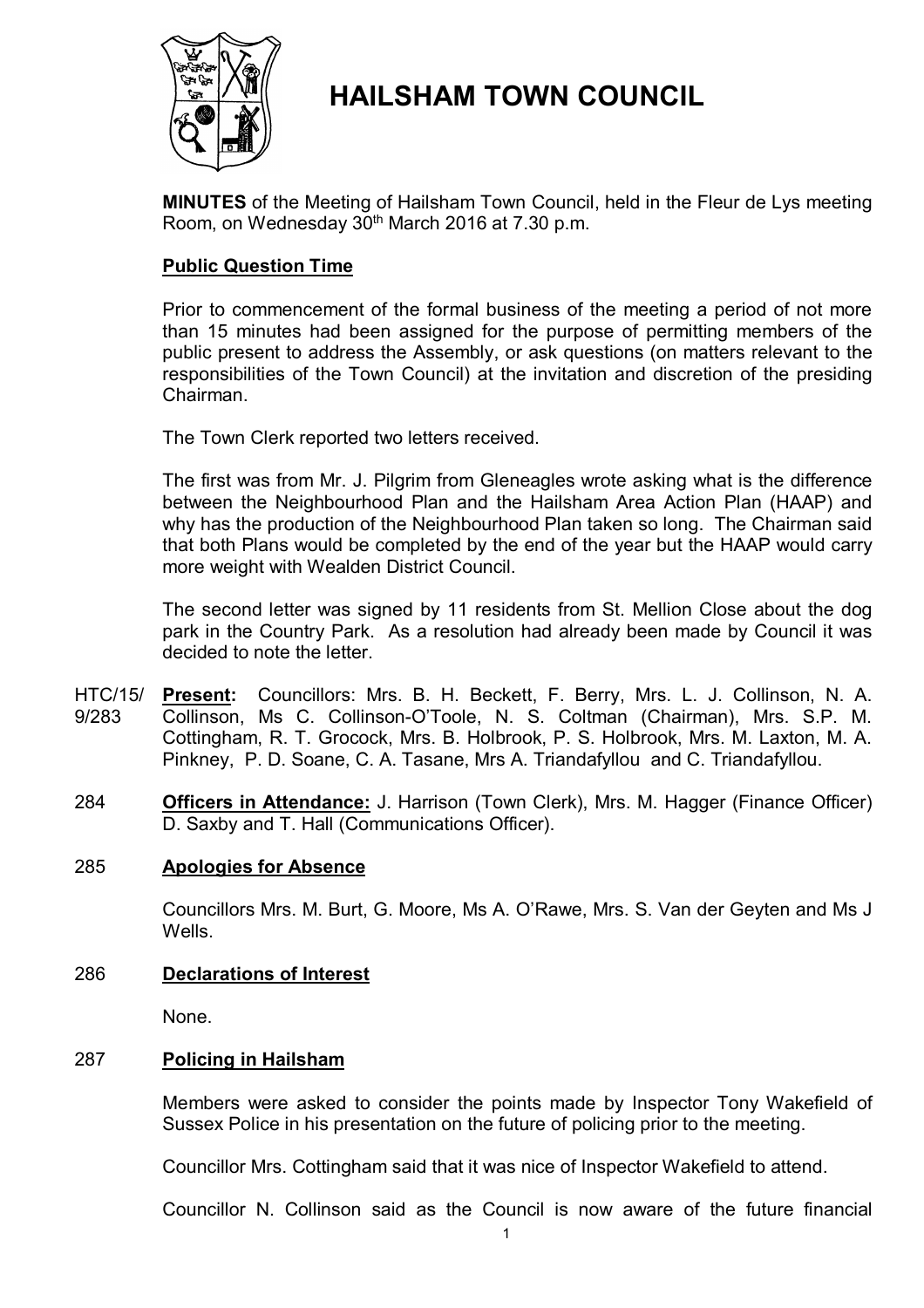restrictions on the Police it should draw up a wish list of priorities, and suggested that this be given to the Strategic Projects Committee to look at. Councillor Soane, Chairman of the Strategic Projects Committee agreed.

Councillor Berry said that the Council ask that the front desk at Hailsham Police Station be open longer.

### 288 **Confirmation of Previous Minutes**

**RESOLVED** that the Minutes and Reports of the meeting of the Meeting of Hailsham Town Council (Ref: HTC/15/8/255-282) on  $20<sup>th</sup>$  January 2016 be confirmed as a correct record, and signed by the Chairman.

#### 289 **Matters Arising**

Councillor Berry reported that with the help of Hailsham Historical Society, the barn at Vine's Farm was now a listed building.

#### 290 **Committee and Panel Reports**

**RESOLVED**, after consideration in accordance with Standing Order 18(e), to receive the following reports of Committees, to approve and adopt the recommendations contained therein and the actions taken as reported therein**.**

A. Communities Committee Meetings ( $1<sup>st</sup>$  February and  $7<sup>th</sup>$  March 2016)

B. Planning and Development Committee Meeting (26<sup>th</sup> January, 16<sup>th</sup> February and 8<sup>th</sup> March 2016)

- C. Finance, Budget and Resources Committee  $(27<sup>th</sup>$  January 2016)
- D. Strategic Projects Committee (24<sup>th</sup> February 2016)

Communities Committee - 1<sup>st</sup> February 2016

#### 291 137 – Hailsham Forward

Councillor Berry queried why the mark up for shopkeepers for the sale of loyalty cards was 66 per cent. Councillor N. Collinson said that was a typical mark up for this type of product. The benefits brought to the town by loyalty cards should also be looked at.

Communities Committee - 7<sup>th</sup> March 2016

#### 292 150 – Hellingly & Hailsham Movement & Access Strategy

Councillor Berry asked if there was any update on the starting date for works to the High street.

The Chairman said that ESCC had awarded their highways contract to new contractor Costain, and therefore, the starting date may be delayed because of issues with the 'handover' It was also noted that a gas pipe running the length of the High Street had recently been discovered.

Strategic Projects Committee -24<sup>th</sup> February 2016

#### 293 69 – Residents' Forum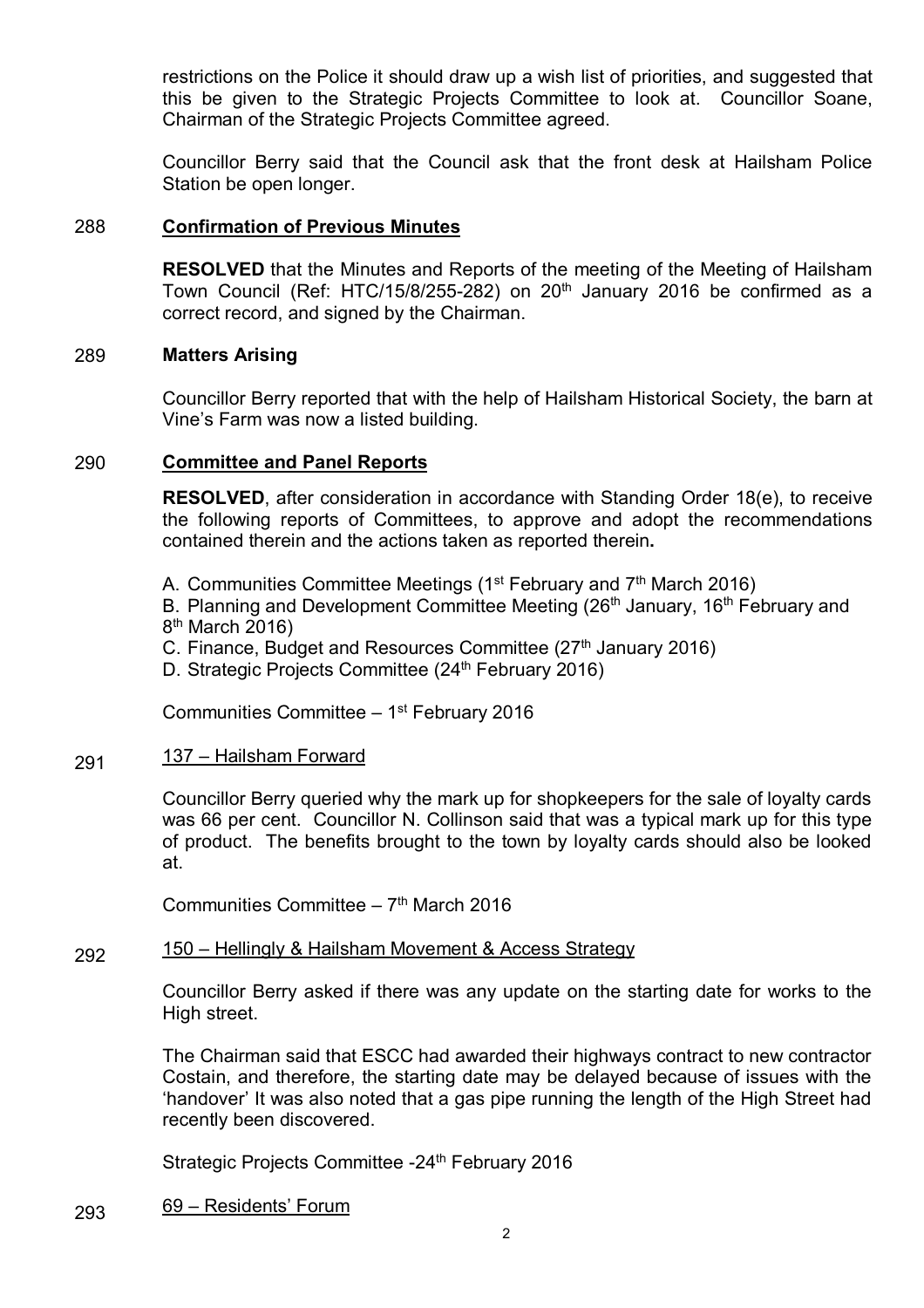Councillor Berry queried the role of a Council clerk (not the Town Clerk) in advising how to vote on this item. The Town Clerk advised that this should be addressed outside the meeting.

#### 294 74 – Public Open Space Improvements

Councillor Berry queried the process by which the contractor would be selected for this work and was assured by the Town Clerk that all council financial procedures would be adhered to.

#### **Hailsham Area Action Plan**

295.1 The notes of the Hailsham Area Action Plan Steering Group meeting held on the 15<sup>th</sup> March 2016 had been circulated with the agenda.

> Councillor Mrs Laxton said when would there be an update on the meetings of the sub-groups being held in public.

> Councillor N. Collinson said it was not normal practice for the meetings of sub-groups to be held in public.

295.2 **RESOLVED** to note the notes and accompanying documents of the Hailsham Area Action Plan Steering Group meeting held on 26<sup>th</sup> February 2016.

#### **Council Plan and Priorities**

296.1 Councillor Soane said he was surprised that Hailsham Town Council had not adopted a business plan and that he felt the Council lacked focus, objectives and a mission statement for the short, medium and long term.

> The Chairman referred to the plan "Hailsham: The Way Forward" which was adopted by Hailsham Town Council.

> Councillor N. Collinson said he agreed that the Council should have a clear set of objectives and that the document "Hailsham: The Way Forward" should be reviewed.

Councillor Berry agreed that the business plan was needed.

The Town Clerk supported Councillor Soane, but said there needed to be capacity to be reactive as situations arose.

296.2 **RESOLVED** to establish a sub-committee comprising the Chairman and Vice Chairman of the Council and committee chairmen and vice chairmen to draw up an business plan and present it to the Annual Meeting of the Council in May 2016.

#### **Neighbourhood Plan**

- 297.1 Councillor Coltman declared an interest as he is Deputy Chairman of the Wealden District Council Hailsham Area Action Plan Steering Group.
- 297.2 Councillor N. Collinson said that he and Councillor Collinson-O'Toole should be listed as attending the meeting of the Neighbourhood Planning Committee held on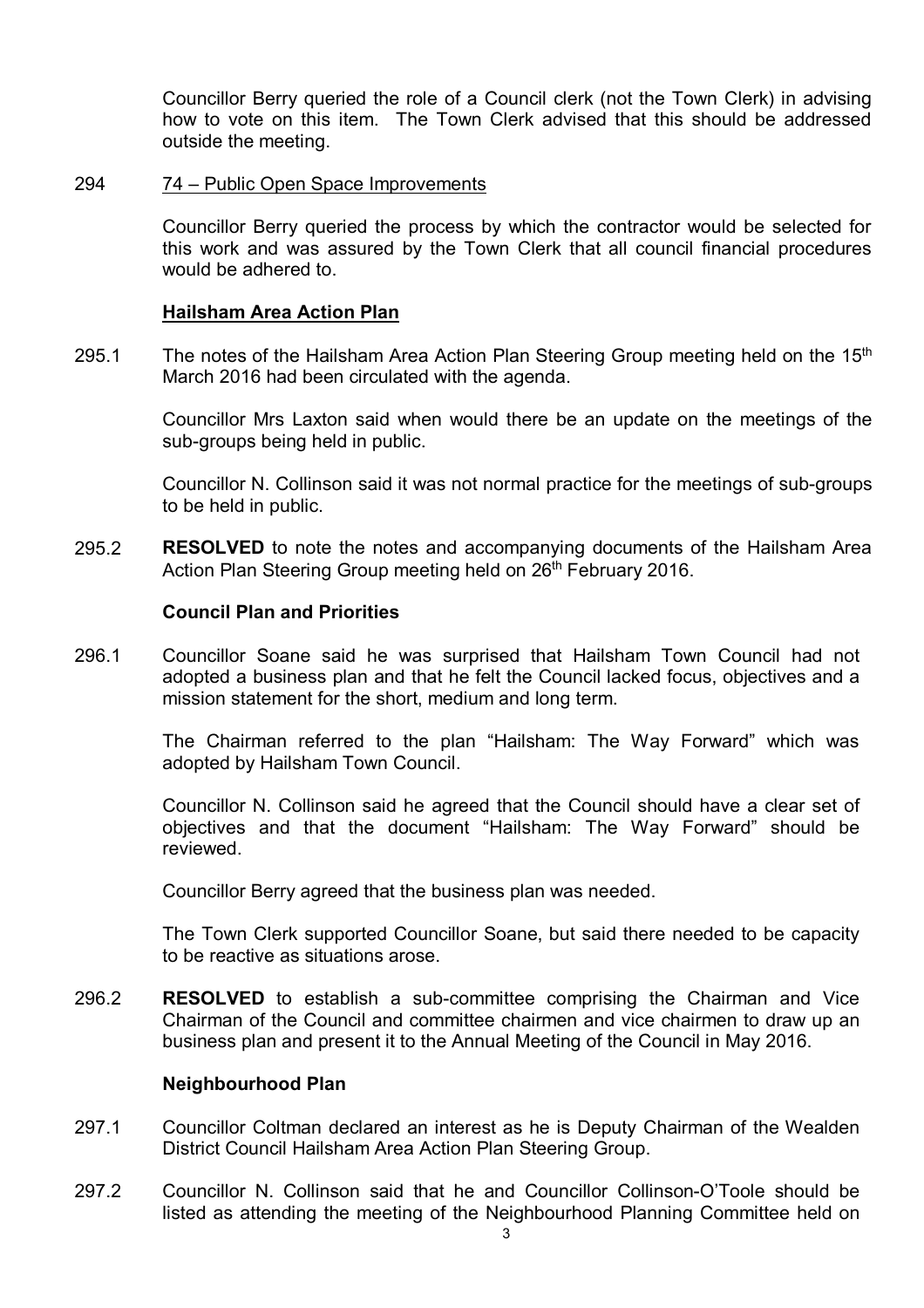21st March 2016.

Councillor Soane said the Sub-Committee had had long discussions and looked at examples of other Neighbourhood Plans developed around the country. It was the view of the Neighbourhood Plan Committee that they had produced the best way forward. It allowed the people to shape the future of the town. The Hailsham Area Action Plan doesn't deliver this and allow community engagement.

Councillor N. Collinson said that the Council had no mandate to spend £80,000 on this project. The cost of officer's time would effectively double the cost and would be a drain on limited officer resources. It was also duplication of the work being undertaken by Wealden District Council on its Area Action Plan.

Councillor Mrs. Laxton said that senior officers at Wealden District Council were very supportive of Hailsham Town Council producing a Neighbourhood Plan.

Councillor Mrs. L. Collinson said the HAAP would deliver what was wanted and asked for a detailed costing of how the costing of £80,000 was arrived at.

- 297.3 **RESOLVED** that the Neighbourhood Committee is delegated authority to implement the Plan as agreed, subject to reporting to each bi-monthly Council meeting on progress and Council approval of the next stage of the project.
- 297.4 **RESOLVED** that the first three stages of the programme be taken forward by small sub-groups of the Neighbourhood Planning Committee. The Stages were:

Community Engagement & Consultation Building the Evidence Base Defining Themes/Scope and Content

- 297.5 **RESOLVED** to accept the draft Marketing and Communication Plan and for Councillor Laxton to produce a leaflet in time for the Annual Town (Electors') Meeting on 19<sup>th</sup> April 2016.
- 297.6 **RESOLVED** that up to £80,000 be assigned for the purpose of producing a Neighbourhood Plan, including the marketing, communications and the engagement of a consultant.
- 297.7 **RESOLVED** to accept the proposed specification for the appointment of consultants and the draft consultants' brief.
- 297.8 **RESOLVED** that the Neighbourhood Plan be restricted to the existing parish boundary; and that the whole parish is included in the Plan.
- 297.9 **RESOLVED** that the following areas be included in the Neighbourhood Plan:

Town Centre and Retail Employment and Business **Communities Heritage** Design **Housing** Natural Environment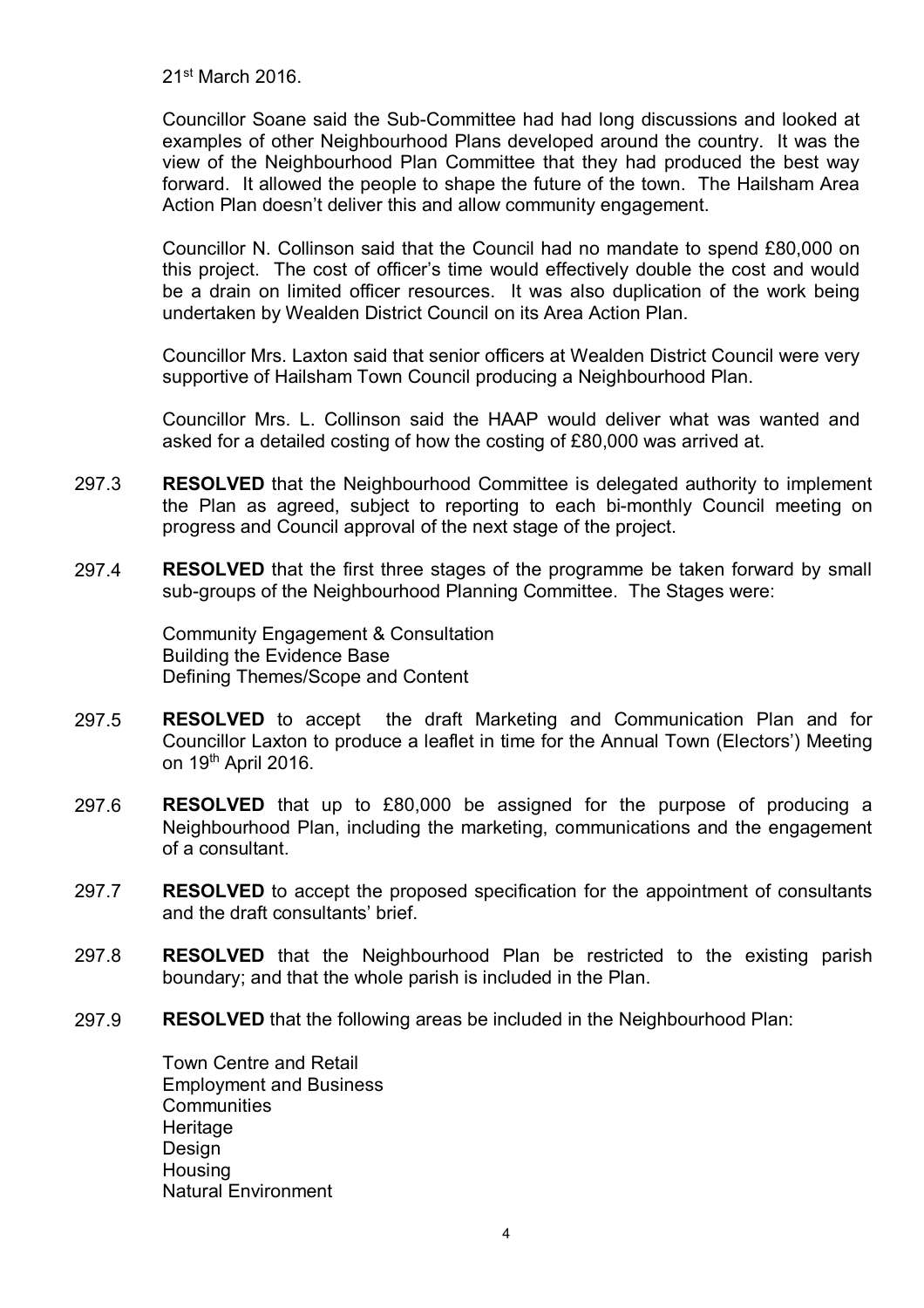# **Standing Items on Council Meeting Agenda**

298.1 Members were asked to consider the officer's report circulated with the agenda allowing for regular presentations from local County and District Council members and to include these as standing items on future full Council agendas.

> Councillor Puttick said that other councillors should be invited as needed and should not have a regular place on the agenda.

298.2 **RESOLVED** that East Sussex County councillors and/or Wealden District Councillors be invited to attend meetings of Hailsham Town if there was a specific issue to be addressed or question to be asked of either authority.

### **Report of the Independent Wealden Parish Remuneration Panel 2016-17**

299.1 Copies of the Remuneration Panel's recommendations had been circulated with agenda.

> The Chairman recommended that the increase allocated by the Remuneration Panel should not be accepted.

> Councillor Tasane said that if the increase was not accepted, increases in future years would be larger.

299.2 **RESOLVED** not to accept the increase in councillors' allowances as recommended in the report of the Independent Wealden Parish Remuneration Panel 2016-17.

### **Review of Council's Standing Orders**

- 300.1 The Town Clerk referred members to the officer's report as circulated with the agenda and outlined the proposed changes to the Council's Standing Orders, which were agreed.
- 300.2 **RESOLVED** for this item to remain adjourned to the next ordinary meeting of the Council, in accordance with Standing Order No.27b.

### **Parking at the Shop on Horsebridge Road**

- 301.1 Members were asked to consider whether to request an improvement in parking facilities at the shop on Horsebridge Road.
- 301.2 **RESOLVED** that the Chairman writes to the Co-operative requesting that they open up land at the rear of the shop for additional parking, or put into place some traffic management system when the store has a delivery; and to write to the police asking them to investigate illegal parking in the area.

### **Request for a Funfair on the Maurice Thornton Playing Field**

- 302.1 The Town Clerk referred members to a request the use of the Maurice Thornton Playing Field for a funfair. He said that the company had the necessary insurance.
- 302.2 **RESOLVED** to agree to the request to hold a funfair on the Maurice Thornton Playing Field.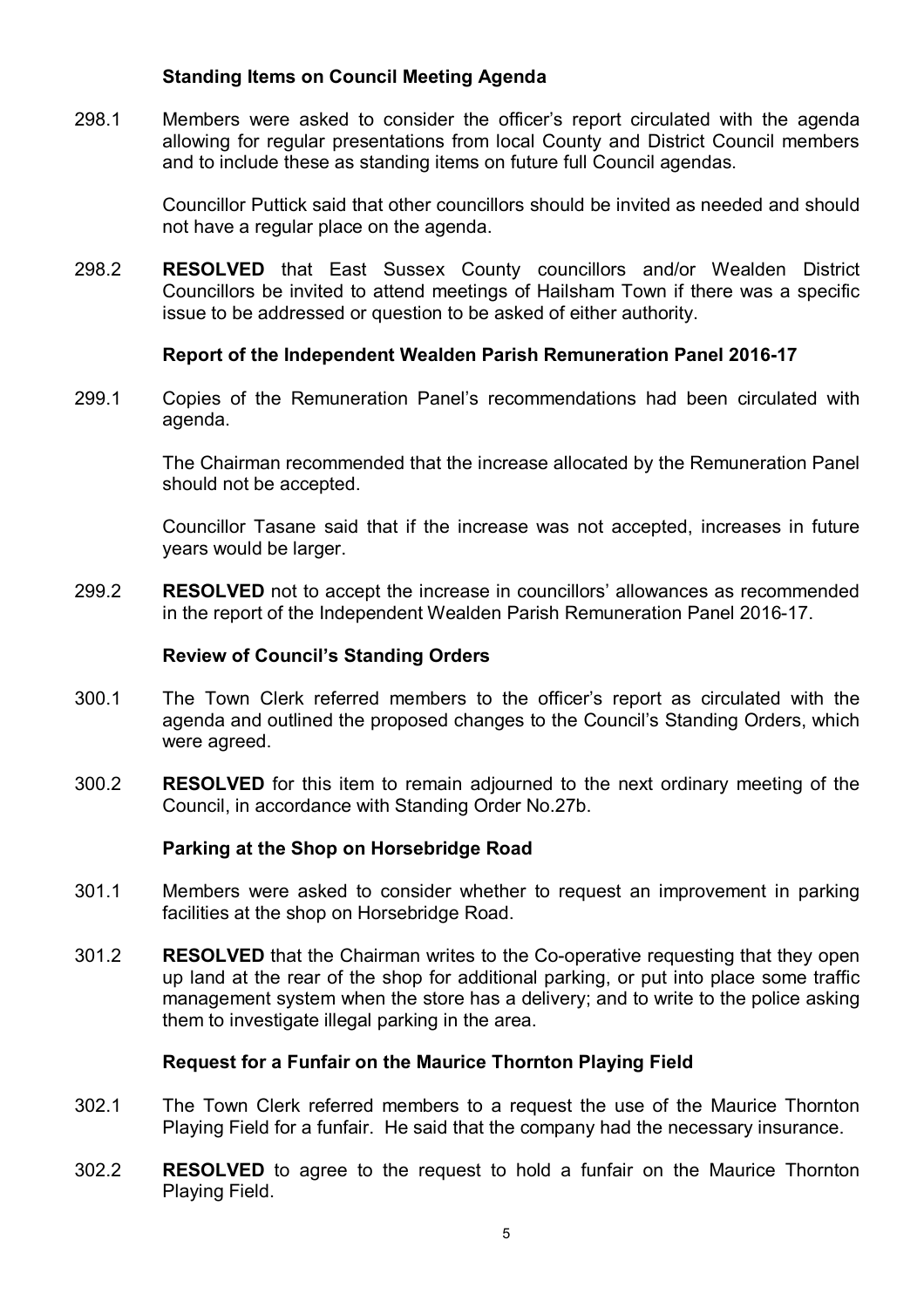# **Code of Conduct for Employees**

- 303.1 The Town Clerk referred members to the officer's report circulated with the agenda.
- 303.2 **RESOLVED** to adopt the code of conduct for the employees of Hailsham Town Council.

#### 304 **Confidential Business**

To resolve that due to the special and confidential nature of the business about to be transacted and possible disclosure of personal or legal information not in the public interest at the present time, the following items of business be transacted following the temporary exclusion of members of the Public and Press, in accordance with the Council's Standing Order No. 1 (e)

The reason for exclusion for this agenda items was:

*Engagement, terms of service, conduct and dismissal of employees.*

### 305 **Apprentice Administration and Town Council Administration Support**

Members were supportive.

### **RESOLVED** to:

- a) Continue the employment of the Apprentice Administrator on his present hours when his apprenticeship ends, and
- b) Increase the working hours of the Receptionist/Administrator from 21 a week to 28 on a regular basis.

### **Councillors' Questions/Information Forum**

#### 306 Lions Club Charity Event

The Chairman said that he and the Deputy Mayor had attended a large number of different local events since May 2015 which showed what a vibrant place Hailsham was. The Chairman also commented on the recent Lions Club charity event for children with special needs at Bedes School.

#### 307 Councillors' Attendance

Councillor Berry asked if a list of councillors' attendance at meetings would be published. The Town Clerk said it could.

#### 308 Hawkes Farm School

Councillor Willis reported that Hawkes Farm School had been placed in special measures.

#### 309 Annual Electors' Meeting

Councillor P. Holbrook asked which organisations had indicated that they would be present at the Town Meeting. The Town Clerk said to date the following had requested a stall at the meeting: Neighbourhood Planning, Wealden District Council,